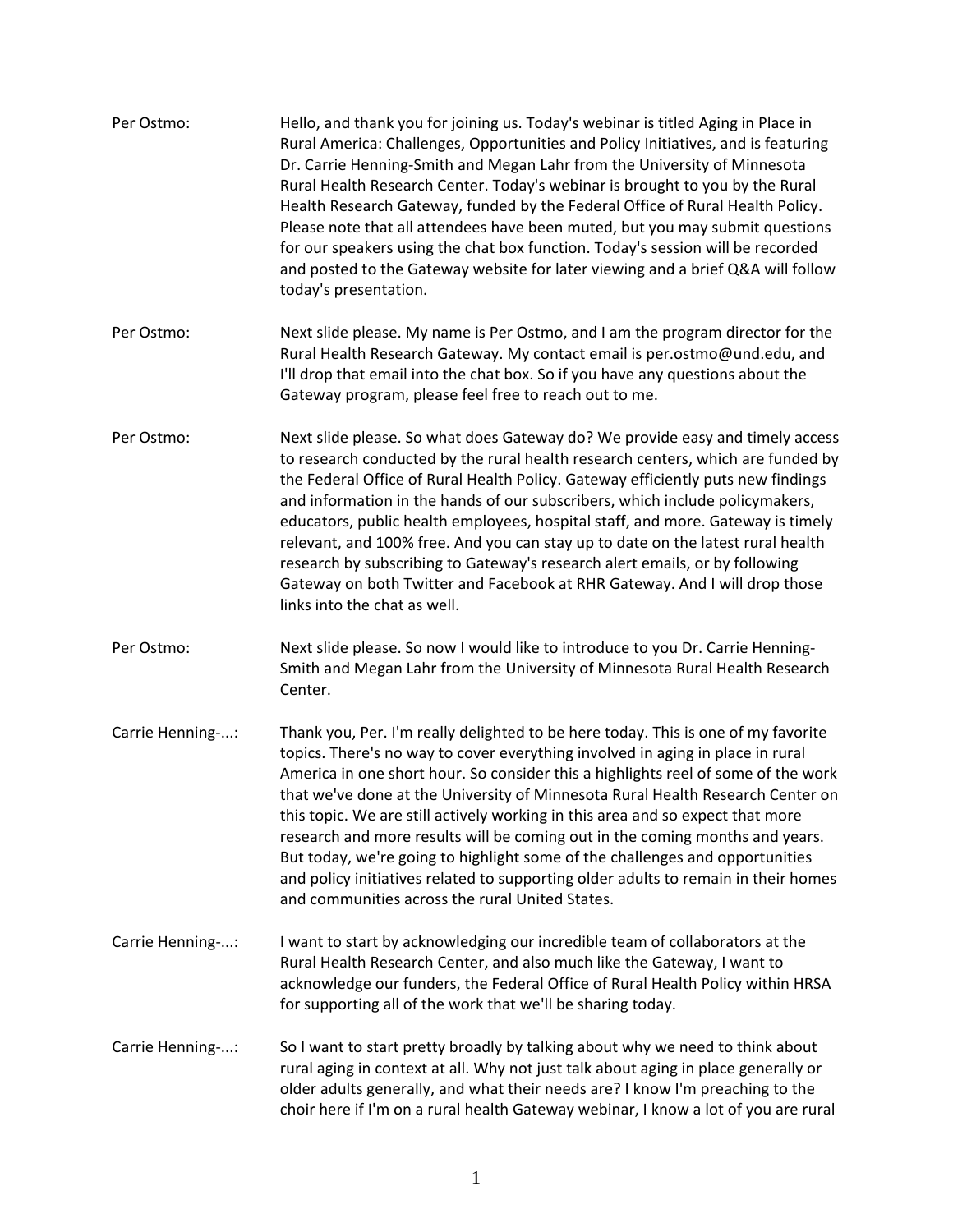health researchers or you live and breathe rural health in your work and in your daily lives. So forgive me for preaching to the choir, but I do think it's important that I ground us in some of the key fundamental facts about why rural areas need to be thought about and looked at differently.

Carrie Henning-...: First, this tired refrain that we hear all of the time, rural residents are older, poorer and sicker. And I always give this refrain with a lot of caveats. It's true. All of these things are true on average. And yet we see a lot of exceptions and a lot of diversity across rural areas. Rural areas are also really different from urban areas in terms of infrastructure, physical environment, sociodemographic characteristics, access to resources and just about any other measure that you can dream up. Because of these differences, because the people and the places are different between rural and urban areas, it's really important to consider the unique impact of the rural context on the health of rural older adults. And before we dive right in to aging in place, I want to continue providing a little bit of background to ground why we might see some unique challenges.

Carrie Henning-...: And again, I know I'm preaching to the choir, so forgive me here, but just like I said, I give that refrain that rural areas are older, poorer and sicker with a lot of caveats. I find it really, really important to point out that rural areas are diverse across the United States, diverse on every measure we could possibly imagine in age structure, risk factors, community resources, and also in race and ethnicity. I think too much of our popular narrative, our media narrative, our societal narrative about rural areas focuses on white rural residents and often has too limited a frame. And so I think it's important to remember that rural areas have always been diverse racially and ethnically, and they are increasingly so today.

Carrie Henning-...: This map here is a really nice one from my colleagues at University of South Carolina and University of Iowa. And it shows where we have rural areas that are more than 20% any different racial or ethnic group. I'm not going to read all of the different groups and the caption here, but suffice it to say, we have a lot of diversity across the country. And it's important to acknowledge that you can look at this map and you can see the impact of centuries and decades of history right on this map. In the orange, we have rural places that are more than 20% black. In the purple, we have rural places that are more than 20% Hispanic. In both cases, you can see the impact of where we've drawn borders, the lasting impact of slavery and structural racism alive and well in rural areas today. And this matters for older adults. The needs of older adults in rural areas are going to differ considerably, depending on what region of the country they're in and depending on their own personal characteristics and history.

Carrie Henning-...: Rural areas are also really, really different when it comes to infrastructure and physical environment. And you can't talk about aging in place without talking about infrastructure and physical environment. They are key to supporting older adults. Rural areas differ from urban in terms of their natural and built environments, population density, just how close are you to your neighbors? How close are you to your resources, to your community? And they obviously differ in terms of access to resources and amenities like healthcare,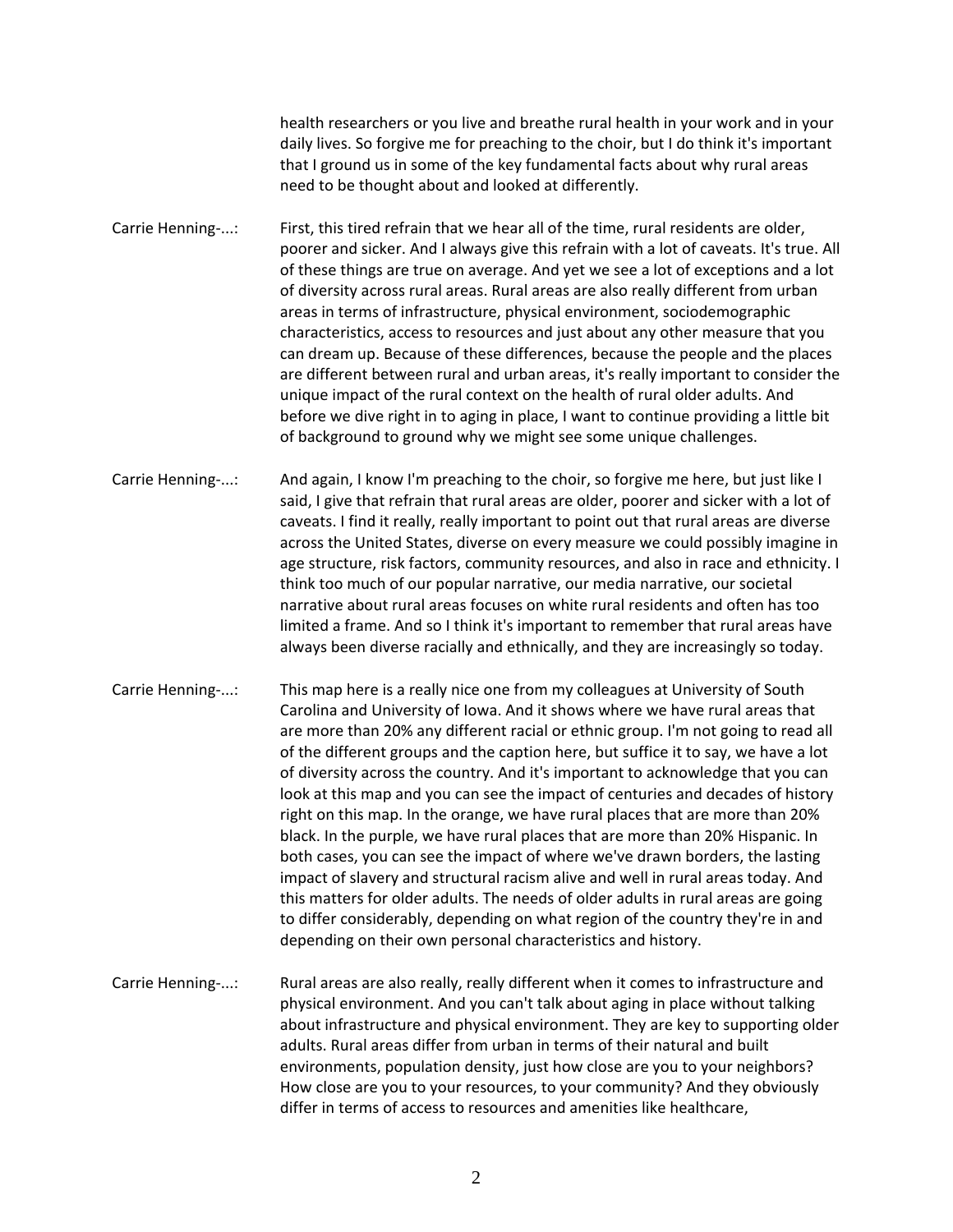transportation, housing, broadband internet, and cellular connectivity and water and air quality. To age in place, to age in place successfully and safely and comfortably, you need access to all of these resources and they need to be not only available, but high quality.

Carrie Henning-...: This is going to look familiar to many of you on the webinar today. This is from my colleagues at the University of North Carolina, looking at access to healthcare with hospital closures. In particular, each of these little dots shows a rural hospital that has closed in the past couple of decades. Obviously, to age in place well requires access to healthcare, access to timely care when you need it. That includes hospital care. And so each of these communities that's experienced a hospital closure presents barriers to aging in place for the rural older adults and their families living there. And again, it's worth pointing out that these hospital closures are not randomly distributed. If you overlay this map with the map on race and ethnicity that I showed earlier, you will see some very troubling correlations, especially in the southeast and states that have not expanded Medicaid.

Carrie Henning-...: In addition to hospital closures, we also see nursing home deserts across rural America and nursing home closures. This is research from my colleagues at RURPI. All of these different colleagues I'm calling out have their work showcased on the Rural Health Research Gateway. So it's worth looking there if you're not already familiar with their work. And here, the shaded areas in brown are those that are rural and do not have a nursing home or formal long term care available in their county.

Carrie Henning-...: Moving into a nursing home defies the definition of aging in place, and yet having those resources, having that type of healthcare and infrastructure available in your community is really important to maintain some continuity and some sense of community with the people that you're used to living near or around in these communities where people do not have access to a nursing home. If they need that formal long term care for an acute period of time, or for longer, they may end up needing to move further away, really disrupting the social cohesion in their community. And we have done some research a few years ago, the University of Minnesota Rural Health Research Center, looking at barriers to nursing home care for people who need it and finding horrific stories, really stories that continue to haunt me to this day of people needing to go four or five, nine hours away to find the nursing home care that they need and that's appropriate for them. That's exactly the opposite of aging in place and exactly the opposite of what we want to see to support the health and wellbeing of older adults in rural areas.

Carrie Henning-...: Coming back to infrastructure a little bit, this map shows places across the country that do not have access to reliable broadband. Those in yellow have fewer than 20%, less than 20% of the population has fixed broadband availability in yellow here. This matters for aging in place because to age in place, well, you also need to be able to connect with others, perhaps with friends, family loved ones who don't live near you. You need to have access to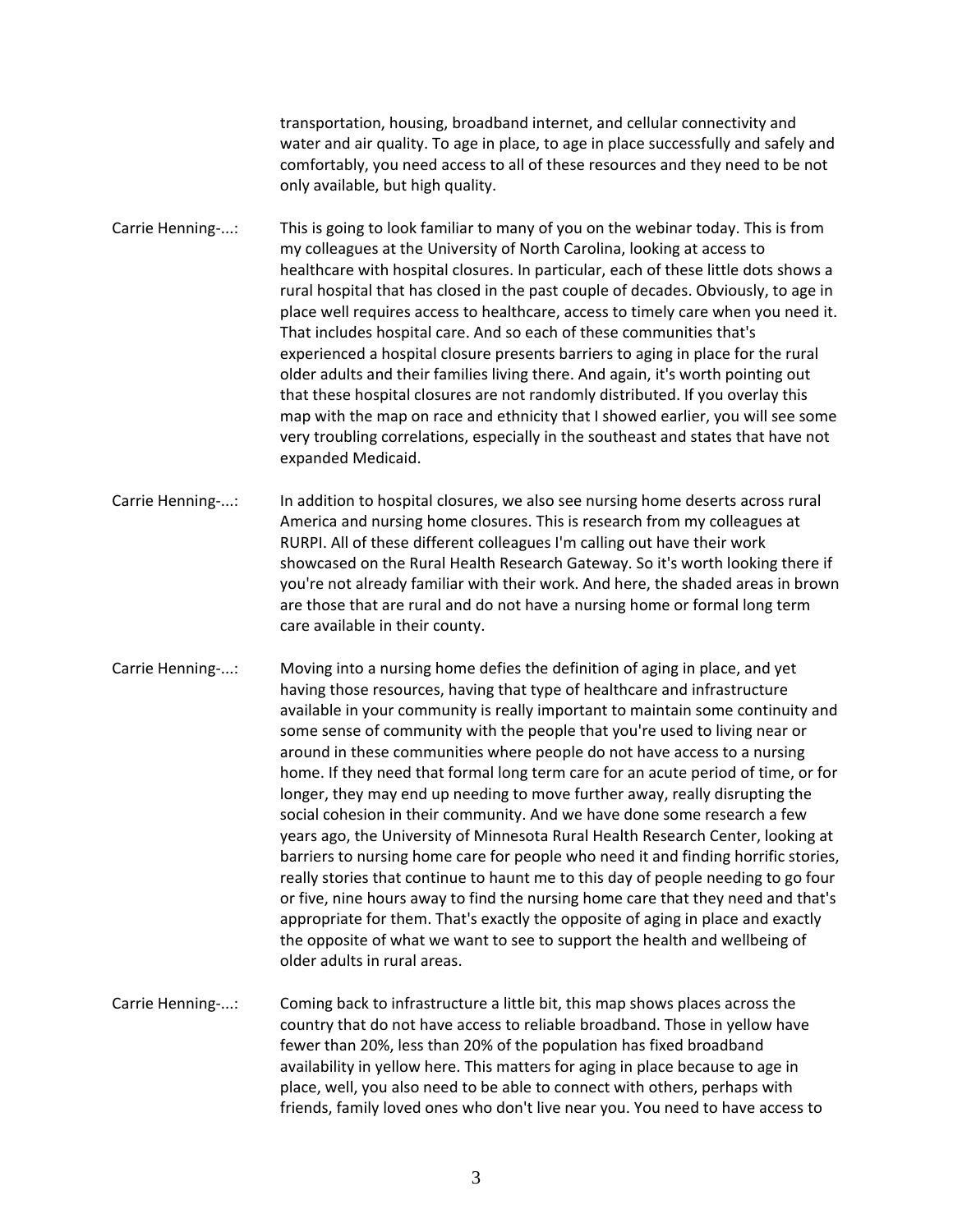all of the resources that continue to move online. It's not lost on me that we do these sorts of webinars online, and that's not available to people in many of these yellow shaded areas. And I think that sometimes, we talk about broadband or hospital closures or any of these other things without connecting it with things like aging in place with supporting older adults in the community. And that's especially important to do.

Carrie Henning-...: We are seeing an influx of resources to address broadband availability. And I think that will have widespread implications for the health and wellbeing of rural residents, including older adults. And at our rural health research center, we have spent quite a bit of time looking at social connectedness, at social isolation and loneliness, especially for older adults. And so just to summarize years worth of research that we've done into one slide here, we found that compared to urban older adults, rural older adults are more likely to live alone. This has huge implications for aging and place. If someone is living by themselves, are they getting what they need in terms of social support, in terms of instrumental support with all of the daily activities of life? Are they feeling well connected?

Carrie Henning-...: We have found though that rural older adults have larger social networks, and this lines up with other research showing rural people have larger families. We've also found that rural older adults report having more friends, more connections in their life, which is really a good news story. And despite that, we've also found that older adults in rural areas are more likely than older adults in urban areas to report feeling lonely. And I think that signals more than anything else that disconnect in infrastructure. You might have people in your life, but you don't have a way to connect with them in a meaningful way. That might be because of transportation barriers or lack of access to broadband internet, lack of cellular connectivity or any number of things that prevent connecting with that larger social network that you might have. All of these things and more are important to aging in place. And I promise that's where we're headed next after this long-winded introduction about why we should think about rural places.

Carrie Henning-...: So I've been talking it, but let's talk about what it actually is. And here, I think I'm preaching to the choir for those of you who study aging, who study gerontology, but to get us all on the same page, what is aging in place? What have I been talking about this whole time? I like this definition from the CDC, and they define aging in place as the ability to live in one's own home and community safely, independently and comfortably, regardless of age, income or ability level. This is important. It highlights the home setting and the community setting. They are both important to stay within one's home, where you might be most familiar, where you might have spent decades of your life and invested a lot of your financial and physical resources, but also to stay within your community where you may have social connections. You may be familiar with the resources there.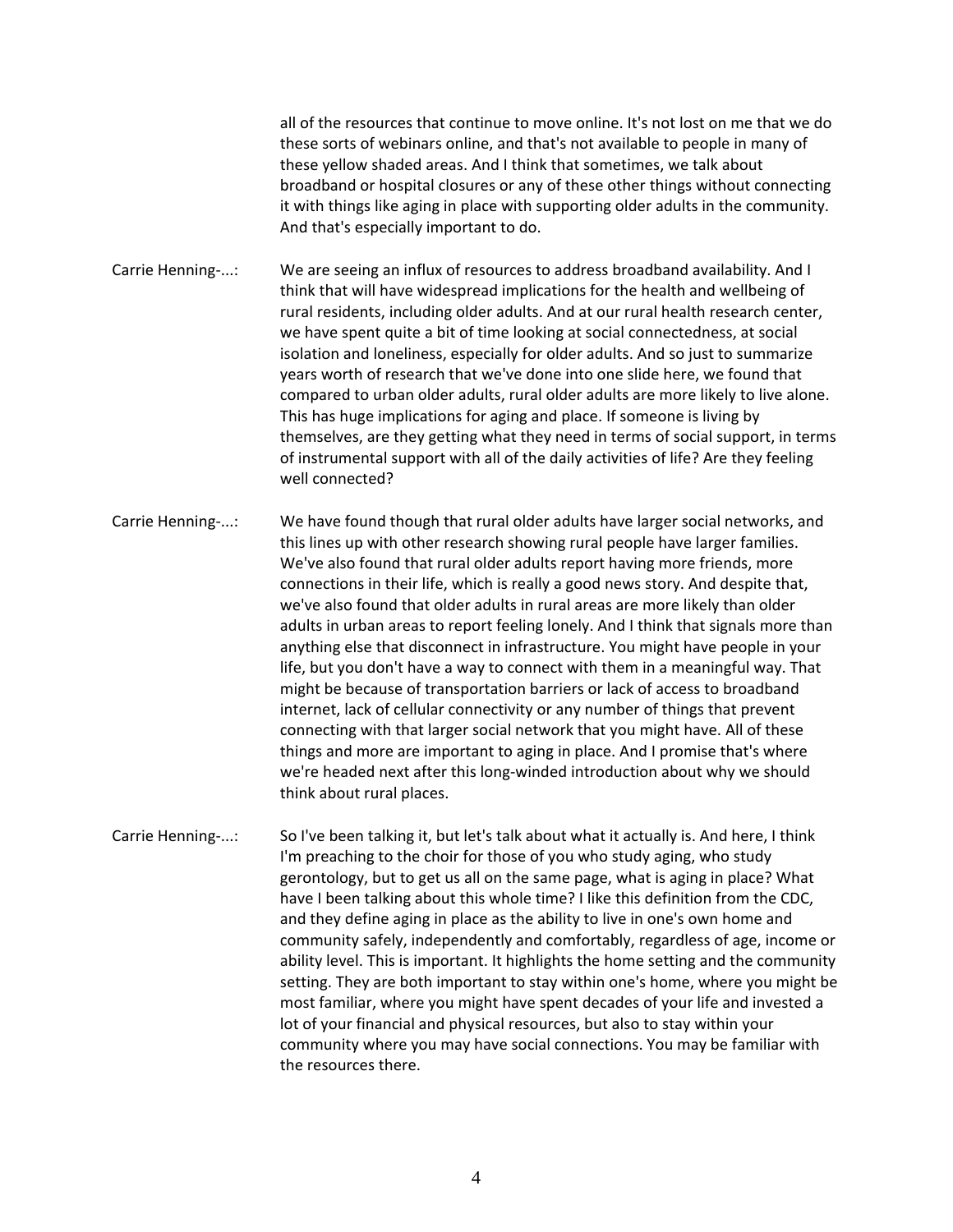- Carrie Henning-...: Both are important. I would not say one is more important than the other, and to do so requires high quality on multiple dimensions. Can you do it safely? Can you feel safe? Is your health and wellbeing at risk by staying in your home and community? Can you live independently? Can you function? Perhaps you need a little extra resources. You need some extra support if your health or functional ability changes, but can you maintain that independence? And importantly, can you live comfortably? I think sometimes we focus too much on the safety or on the independence, and we miss that quality of life piece, that comfort piece and what people actually want in their lives. We'll come back to that in just a minute.
- Carrie Henning-...: But why does it matter? Why do we look at aging in place at all? Again, it matters for quality of life. It matters because to be moved from your home, from your community is disruptive, is difficult and can be really, really hard for some people where, especially that's not their preference. Aging in place is associated with increased independence. You're able to maintain your independence, moving to a new setting or moving to a long term care setting where people may be doing things for you, cooking meals, helping you get dressed, helping you get around is often associated with a decline in independence.
- Carrie Henning-...: Aging in place matters for all of the reasons of community and relationships and social cohesion that I mentioned already. Maintaining those bonds and those ties within community is really important. And this is particularly salient in rural communities without institutional or formal long-term care. If someone needs that level of care and they're not able to stay in their home and community and receive it there, it's very disruptive to the entire social fabric of the community for them to need to leave and move.
- Carrie Henning-...: Aging in place can obviously minimize disruptions for the older adults, but also for their family and friends and loved ones. And for the economists in the room, if nothing else persuades you, aging in place matters because it saves money. It saves money for individuals and it saves money to our public programs, especially Medicaid, our largest payer of long term care.
- Carrie Henning-...: So that's all well and good, but do older adults actually want to age in place? It's important to ask them. It's important to know people's preferences. Here is a policy brief that we published last May using data from the National Health and Aging Trends survey. This is a survey of Medicare beneficiaries across the country. It's nationally representative of Medicare beneficiaries and their spouses. And the survey asks a lot of wonderful questions. One of the questions it asks is about what older adults perceive to be the optimal setting for receiving long term care. If someone needs that level of care, where do older adults think is the best setting for them to get that care? And we found that most older adults, but not everyone, think that the optimal setting is to receive help, receive that level of care in their own home, either from a family member or a friend or from someone you pay for that help.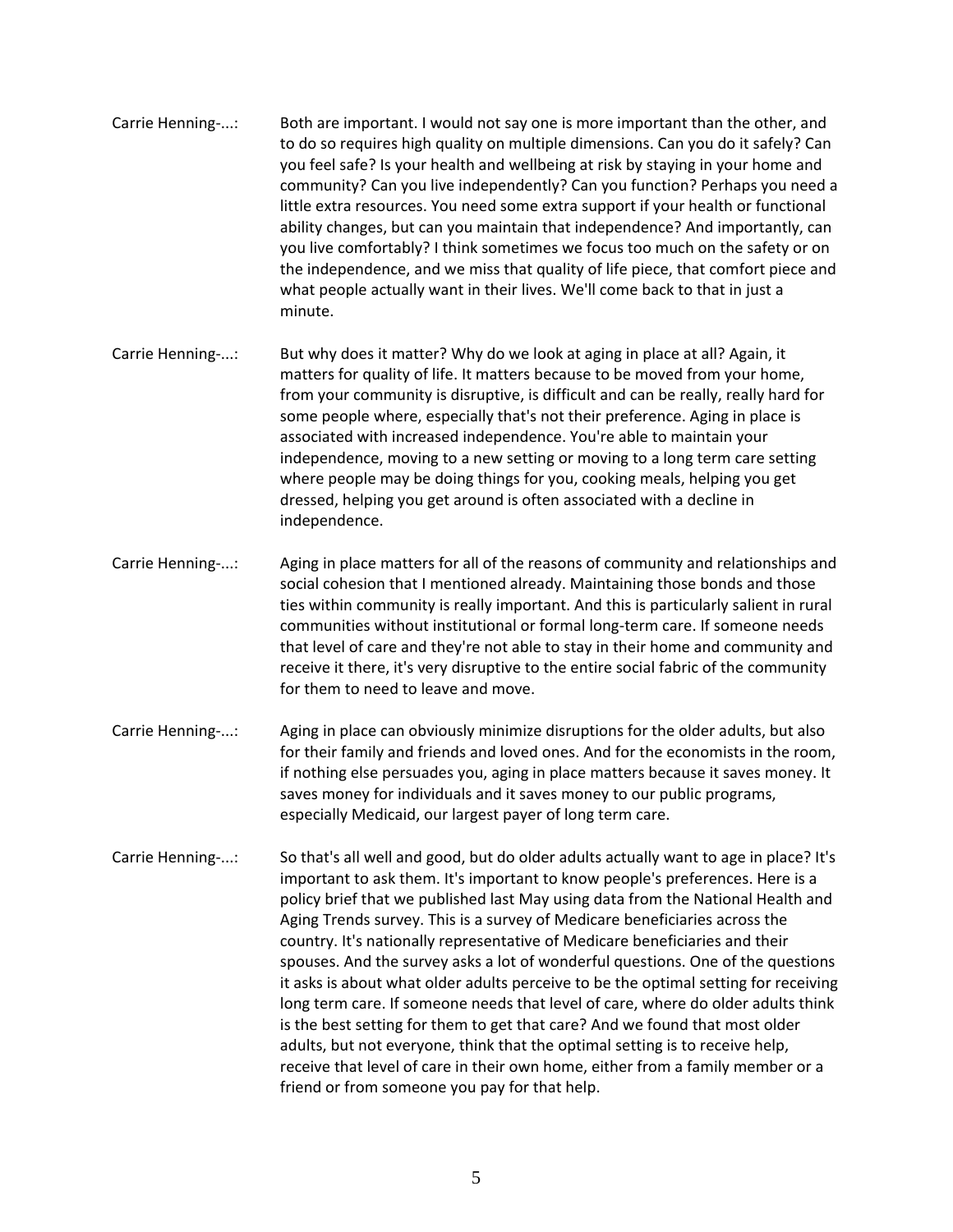- Carrie Henning-...: But really importantly, we found that approximately a third of all older adults said that they think the optimal setting, at least for someone else who needs long term care, is to live in assisted living or a nursing home. This tells me a couple of things. It tells me that our focus needs to continue to be on how we can keep older adults in their homes and communities as long as possible, because it's what the majority of older adults want. It's what they prefer. But it also tells me that we need to have a suite of options available, that maintaining all of the focus on keeping people in their homes and communities is also not the right answer and not appropriate. We need to have options, and those options need to include formal long term care.
- Carrie Henning-...: So think back to that map of nursing home deserts that I showed earlier, those are rural communities that are not giving people both of these options. It's not the community's fault, but that are under resourced, those options are not available. And we looked to see if there were differences by rurality, in where people thought the optimal setting was. And we didn't find that there were. Rural and urban older adults were really the same or mostly the same when they were asked what the optimal setting was. Again, most thought the optimal setting was to receive care in one's own home, but nearly a third of both rural and urban older adults said the optimal setting would be to receive that care in an assisted living or nursing home setting.
- Carrie Henning-...: I want to mention this though. And then I will go into some differences by rural and urban older adults who are aging in place. It's really important to recognize that aging in place does not produce equitable or equal outcomes for all older adults. This is a paper that I published a few years ago now, and in it, I show that the risk of increased disability or worsening disability is highest for low income, older adults aging in place, compared with the highest income older adults aging in place.
- Carrie Henning-...: This should hopefully feel like common sense to you. It's not a big surprise, but it's really important to know that for older adults who don't have the financial resources to afford to modify their home, to bring in the resources that they need, their health, their wellbeing and their functional status may deteriorate and may deteriorate more quickly than older adults who are the most affluent and who are able to modify their home to be what they want it to be, or choose their home setting to be one that supports them well in aging in place. And then going back to the older, poorer, sicker refrain that I mentioned earlier, rural older adults on average have fewer financial resources and are more likely to fall into this lower income bucket. It's important to note that those outcomes are not always as good.
- Carrie Henning-...: So given that, do we see differences between rural and urban older adults who are aging in place? We did a lot of data crunching here, again using the National Health and Aging Trends survey. We limited the sample this time to respondents who had not moved since baselines, since they were enrolled in the study either five or 10 years prior, depending on which cohort they were in. That left us with just over 3,300 respondents who had lived in their homes for an average of 27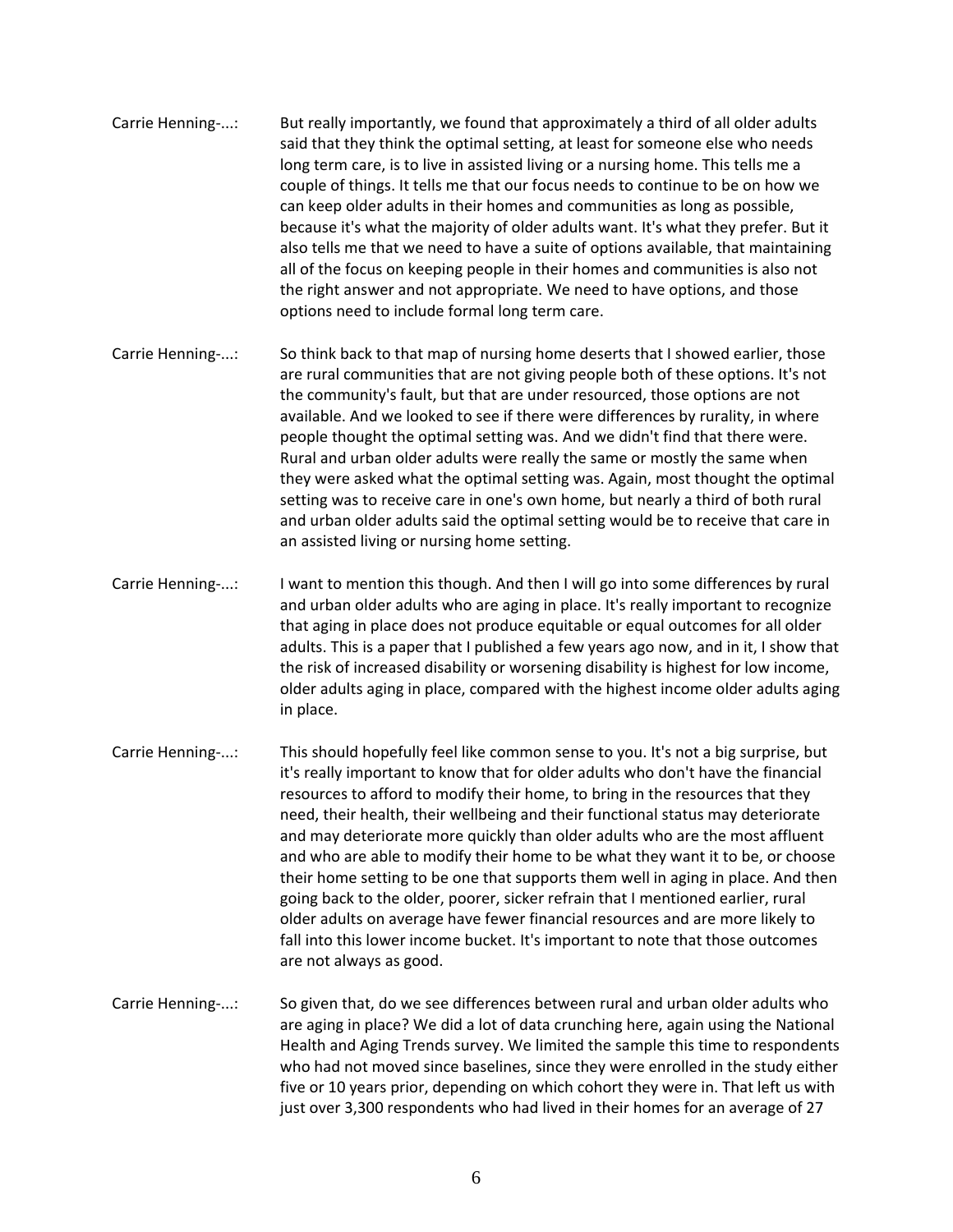years. We use survey weights in our analyses, so these are nationally representative estimates of these individuals that I will show you here.

Carrie Henning-...: We found lower educational attainment for rural older adults aging in place. They were less likely to have any college education, a bachelor's degree or a graduate degree, and more likely to have a high school degree or less. We also found lower household income for rural older adults. These will not surprise any of you who are rural health researchers on the webinar today, but this is important when we're considering what people can afford if they are aging in place. And again, this is comparing people who are living in their own home, who have not moved for an average of 27 years, and we find lower socioeconomic status for rural older adults.

Carrie Henning-...: We also find that rural older adults aging in place are more likely to say that they had a fall in the past year, and that they're worried about having another fall or having a first fall. Falling is one of the leading risk factors for frailty and mortality. It's one of the reasons people end up needing to leave their homes and move into an institutional long term care setting for either an acute period of time or a longer period of time. And so it's, in some ways, a canary in the coal mine and something we need to pay attention to. The fact that rural older adults aging in place have more fall history and more fall concern should be a red flag for all of us. We also found differences in the types of housing that people are living in. This isn't surprising if you've been to an urban area and you've been to a rural area, you know with your own eyes that many of the houses and the housing options are different.

Carrie Henning-...: But just to confirm that, we find that rural older adults aging in place are more likely to be living in a single family home, less likely to be living in a duplex or a multi-unit apartment building, and also more likely to be living in a mobile home. This is important when you think about who is responsible for the maintenance and the upkeep of their house, of where they live and what those accessibility features might be. Many multi-unit apartment buildings might have an elevator. They might also be a walk up. Each of those presents very different circumstances for the people living within them. But single family homes are almost by definition, unlikely to have some of those accessibility features unless they're added later.

Carrie Henning-...: On top of that, we find that rural older adults aging in place are more likely to own their home or apartment rather than rent it. That's nearly 90% of them. And they're more likely to have finished paying off their mortgage. In some ways, this is really a good news story. This tells us that they have more financial security when it comes to housing, that they have paid off their house more often than urban older adults aging in place, and yet, this is again a signal that we need to pay attention to because this tells us that rural older adults aging in place are more likely to be entirely responsible for the maintenance and upkeep of the home that they live in. Any modifications, any accessibility features that need to be added are things that they need to figure out how to resource, how to pay for, or how to access funds for.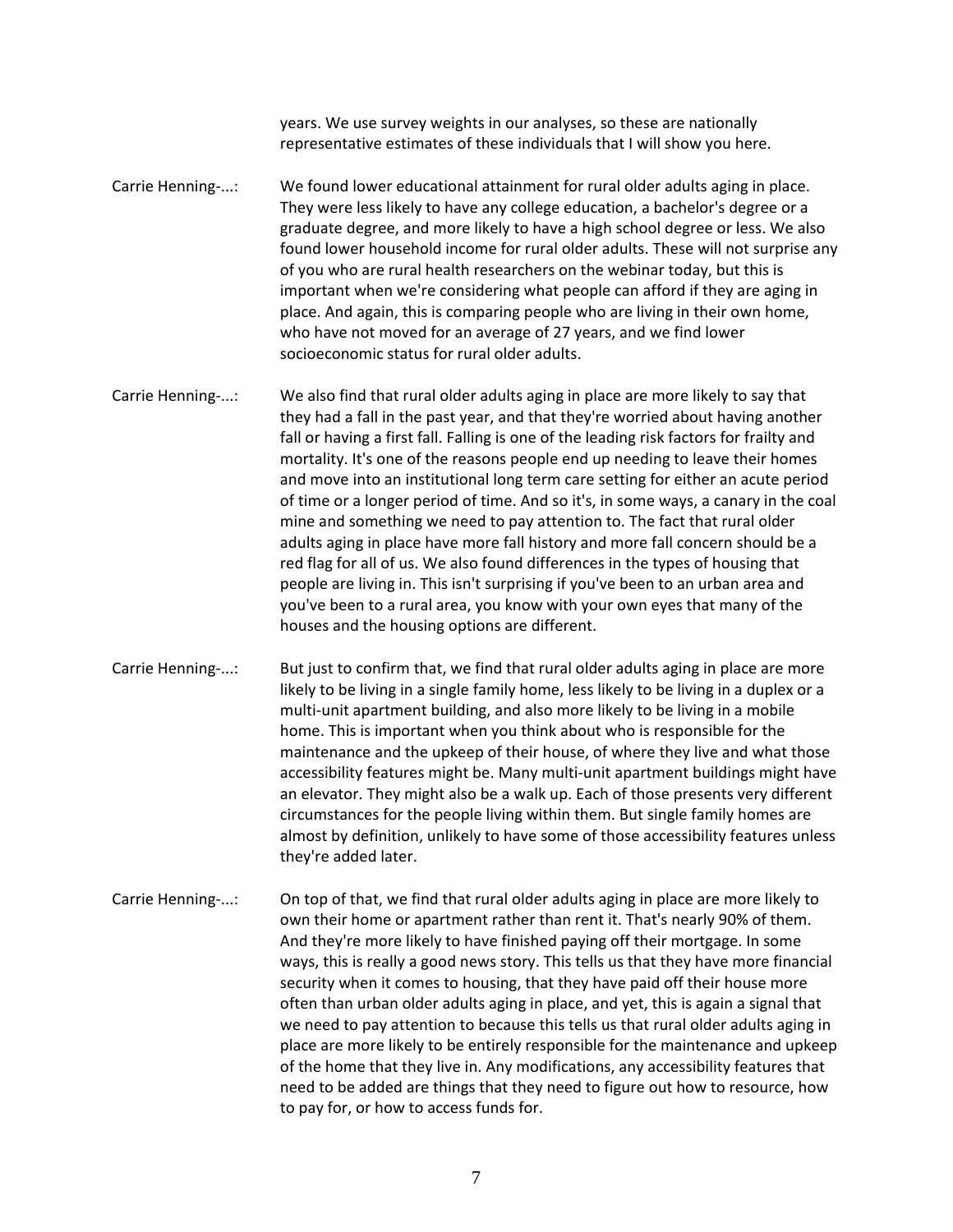- Carrie Henning-...: And then looking at the characteristics of the homes people live in, we found that rural older adults aging in place are more likely to have stairs in their entries, stairs to get in. And then when they're asked whether or not they have a ramp and stairs or stairs with no ramp, rural older adults aging in place are more likely to say they have stairs and they have stairs without a ramp. Not everyone needs a ramp and stairs can be great for maintaining health and independence. And yet when we think about that fall history, that fall worry, stairs can be a fall risk. They can present a fall risk and stairs can also be difficult if someone does develop functional or mobility limitations.
- Carrie Henning-...: Along those lines, we find that rural older adults aging in place are more likely to say that they have mobility limitations that prevent them from moving around outside their home or in their community, around their immediate home environment, that they are more likely to say they need help moving around inside their home from room to room, from floor to floor, and that they are not getting those help needs met. So rural older adults are significantly more likely to say that they have an unmet need for help with any mobility limitations around their home. This tells us that those folks who are aging in place may not always be getting the resources and the support and the accessibility features that they need.
- Carrie Henning-...: And just briefly, we look to see whether we could adjust a way for that, whether we could account for those differences in unmet mobility need with sociographic characteristics and housing characteristics, and they remain significant. Rural older adults aging in place continue to have significantly higher odds of unmet mobility needs even after adjusting for all of those characteristics.
- Carrie Henning-...: And finally, just a couple of slides on social cohesion and social participation among those older adults aging in place, we found that rural older adults aging in place are more likely than urban older adults aging in place to say that people in their community know each other well, and rural and urban older adults aging in place had similar levels of saying that people in their community were willing to help other, and that people can be trusted. Across the board, these are really high numbers. We see 94% of rural older adults aging in place say people in their community are willing to help each other. 89% say people know each other well. These are wonderful and very high numbers showing a lot of social cohesion in the communities where these older adults live and are aging in place. And this for me reinforces the importance of not disrupting the community, not pulling people out to receive the care they need, but instead bringing care in if it's needed and ensuring that people are able to remain in their community, if that's what they prefer.
- Carrie Henning-...: And lastly, just a quick slide on social participation. We have a policy brief that will be coming out on this very soon. So if you want all of the details, stay tuned for that. But across the board, we found pretty high rates of participation in all different sorts of activities for rural and/or urban older adults, aging in place in their communities. And we found that rural older adults were slightly more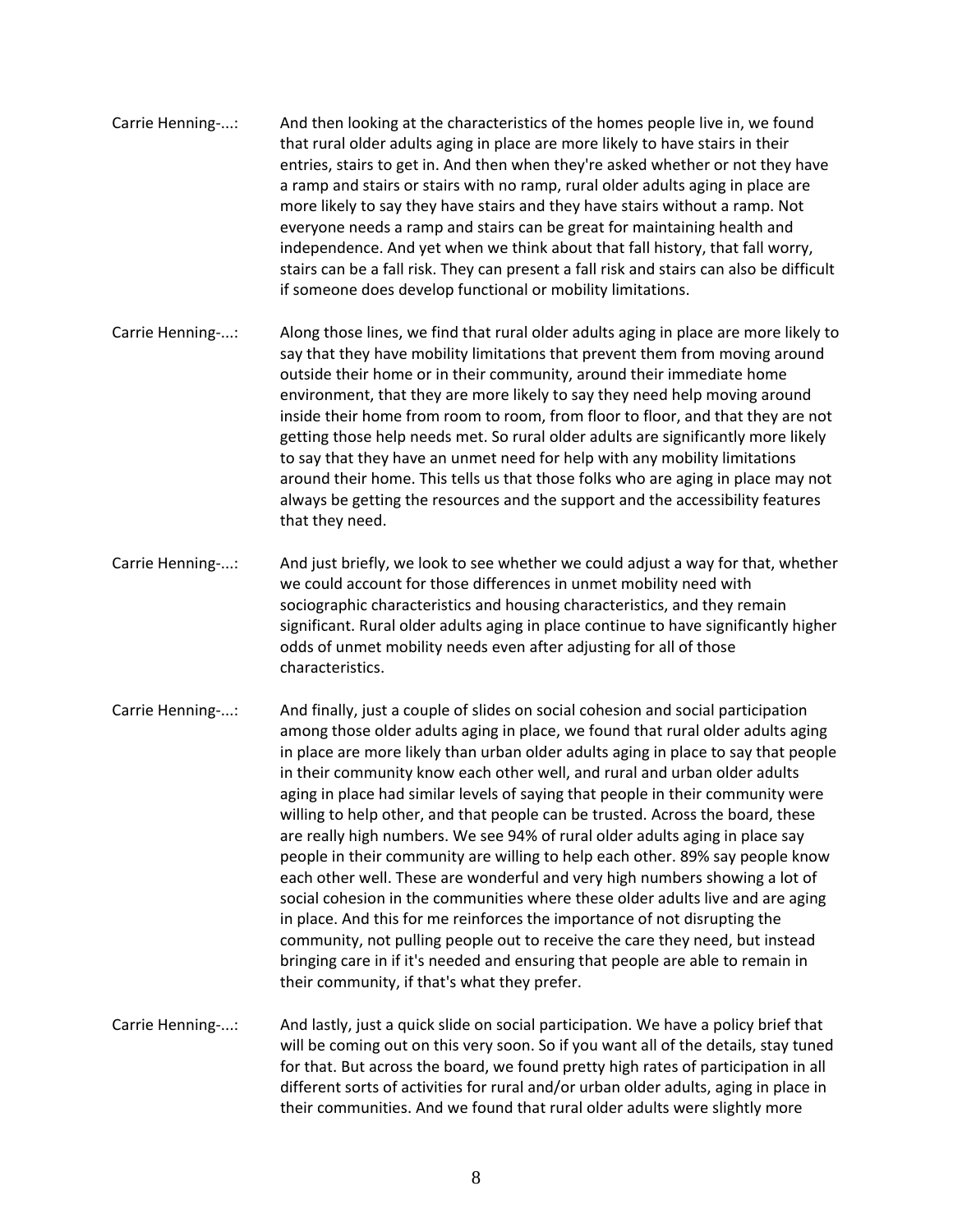likely to say that they'd been able to visit a family member or a friend in the past month, that they've attended religious services, or that they've done some volunteer work in the past month. Again, these are people who are vitally important members of their community. They are active and involved, and they are a big part of the social fabric. Now, I'm going to pass this over to my colleague, Megan, for the next part of our webinar. Megan Lahr: Thank you, Carrie. I'm going to talk about a couple of additional components of our work related to aging in place that look a little bit at some of the policies across the country. And so the first component is we fielded a survey of all 50 state offices of rural health, or source. Per Ostmo: Megan, I'm sorry. Can I interject just briefly? Megan Lahr: Yeah, no problem. Per Ostmo: There's so many great questions and comments in the chat. If we could just take one minute to try and get through a couple of these. Megan Lahr: No problem. Per Ostmo: So there's been maps of nursing home, desert counties and ambulance desert counties. Is there anything similar for home health agencies, closures or availability status? Carrie Henning-...: I don't know, there may be, and I don't know of any good maps on that. Those are so important to measure and in some ways, so much harder to measure. The tricky part about home health agencies is that many are located in urban areas and serve rural areas. They're traveling out to them or they have satellite branches. And so in some ways, it's a much trickier puzzle to untangle. We are doing work right now at the University of Minnesota Rural Health Research Center, looking at the direct care workforce. So that includes home health agency staff and CNAs and all of the direct care workforce, whether it's long term care in institutional settings or home settings. And we're finding big differences between rural and urban. We're finding a much lower supply of the direct care workforce in rural areas compared with urban. Those results aren't out yet. We hope they will be in the next few months, but in terms of a map or something just perfectly succinct, like what we showed earlier. I think it's just a lot messier. I haven't seen a good one. If someone on the call knows of one, I'd love to see it. Per Ostmo: Thanks, Carrie. I have one more question for now, and then we'll save the rest of the end, but do you ever come across statistics for internet access in congregate housing, which might be more difficult to capture than individual households?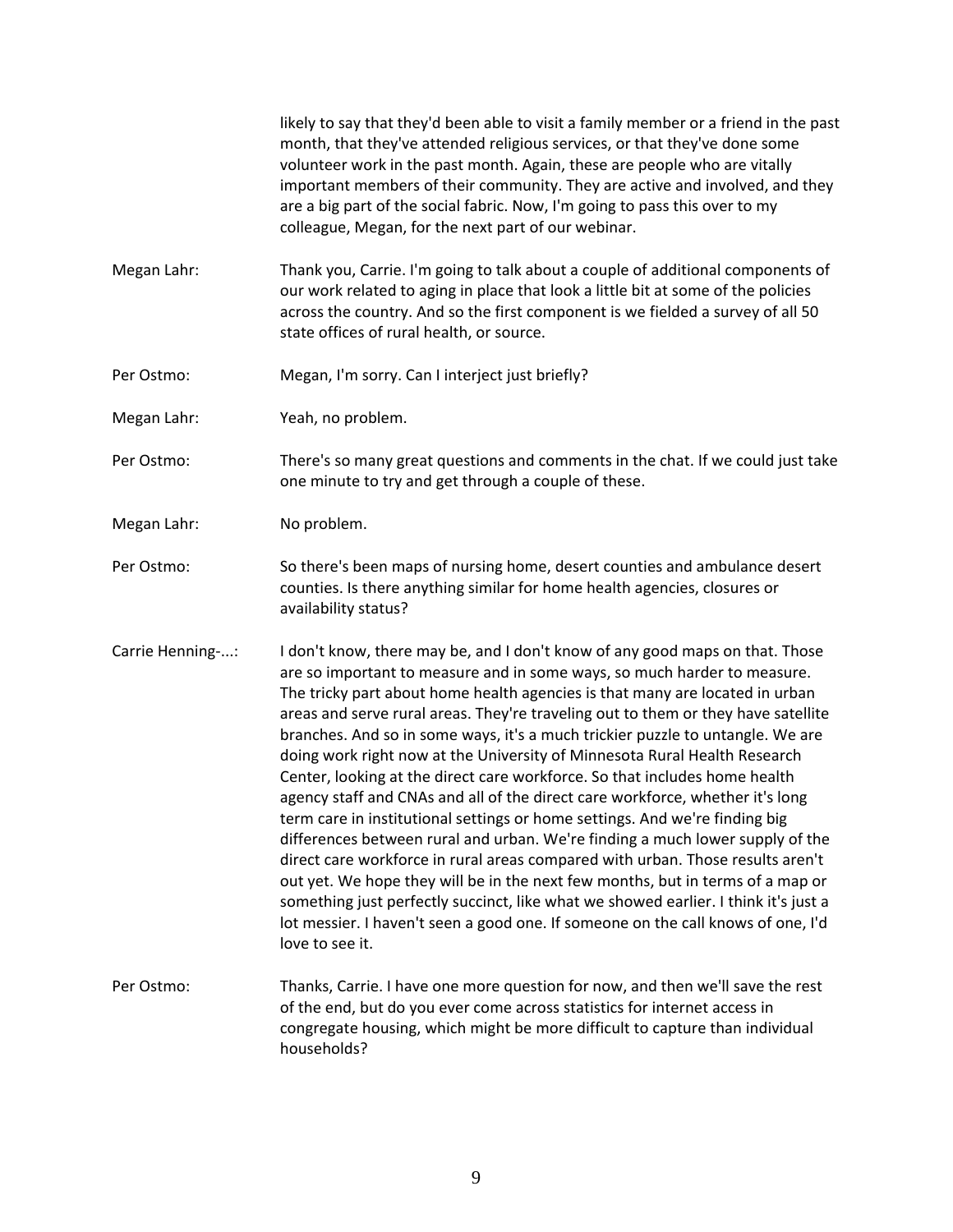- Carrie Henning-...: Oh, yeah. I don't know the answer off the top of my head of what that would look like, but you could do it using the Census data. The American Community Survey through the Census allows you to see the type of housing that someone lives in, including group housing and congregate housing and gives measures of whether or not people have access to the internet. So it could be done. I don't know offhand what you would find. I suspect that people in congregate housing would have better access because they're better able to pool resources for that kind of thing. But I don't know that.
- Per Ostmo: Okay. Thanks, Carrie. We'll save the rest of the questions for the end. So Megan, apologies for interrupting.
- Megan Lahr: No problem at all. So looking at another component of our work, we did a survey of the state offices of rural health. Each state has an office of rural health. We reached out to all 50 of them and received responses from 49 of the 50. And so we asked several things in the survey. First, we asked about age friendly initiatives. Do they have age friendly initiatives in their state? Do they have aging in place initiatives in their states? And for both, if they did, we asked, do you have any rural specific initiatives or components of those? Then we asked a little bit about what they saw as the biggest barrier to aging in place for older adults living in rural communities in their states. And then we also had them indicate how much they agreed or disagreed with several statements, such as housing issues present a barrier to older adults aging in place in rural areas of my state.
- Megan Lahr: We asked this about several topics. So housing was one them, transportation, food insecurity, social isolation, access to formal healthcare, home healthcare, home care services, access to informal caregivers. So several different components that are kind of known barriers to care and asked how much they agreed or disagreed with those. And we also asked them to explain those responses, and collecting qualitative data on that. And finally, we asked them about policies or programs that would be beneficial to supporting older adults aging in place in rural areas of their state. And so that's kind of an overview of what we looked at. So this is actually showing us the barriers that we asked folks to respond to. And so those are those categories I walked through. Obviously, when you look at this transportation was the topic where respondents were unanimous, that this was a barrier.
- Megan Lahr: None of them said they disagreed or strongly disagreed there. And they also had the highest percentage of state office of rural health respondents who strongly agreed. Transportation, as I'm sure many of you know, this is something we see time and again when we're looking at all sorts of things, but especially in rural areas, when folks are aging in place, transportation, the state offices of rural health agreed that that was the biggest barrier. Overall, there were very few respondents that disagreed or strongly disagreed. Here, you'll see they're combined in the category, and at least 89% or more of the state office of rural health respondents agreed that all of these were problems. And so this just kind of indicates how big these issues are, especially seen by the folks in the states.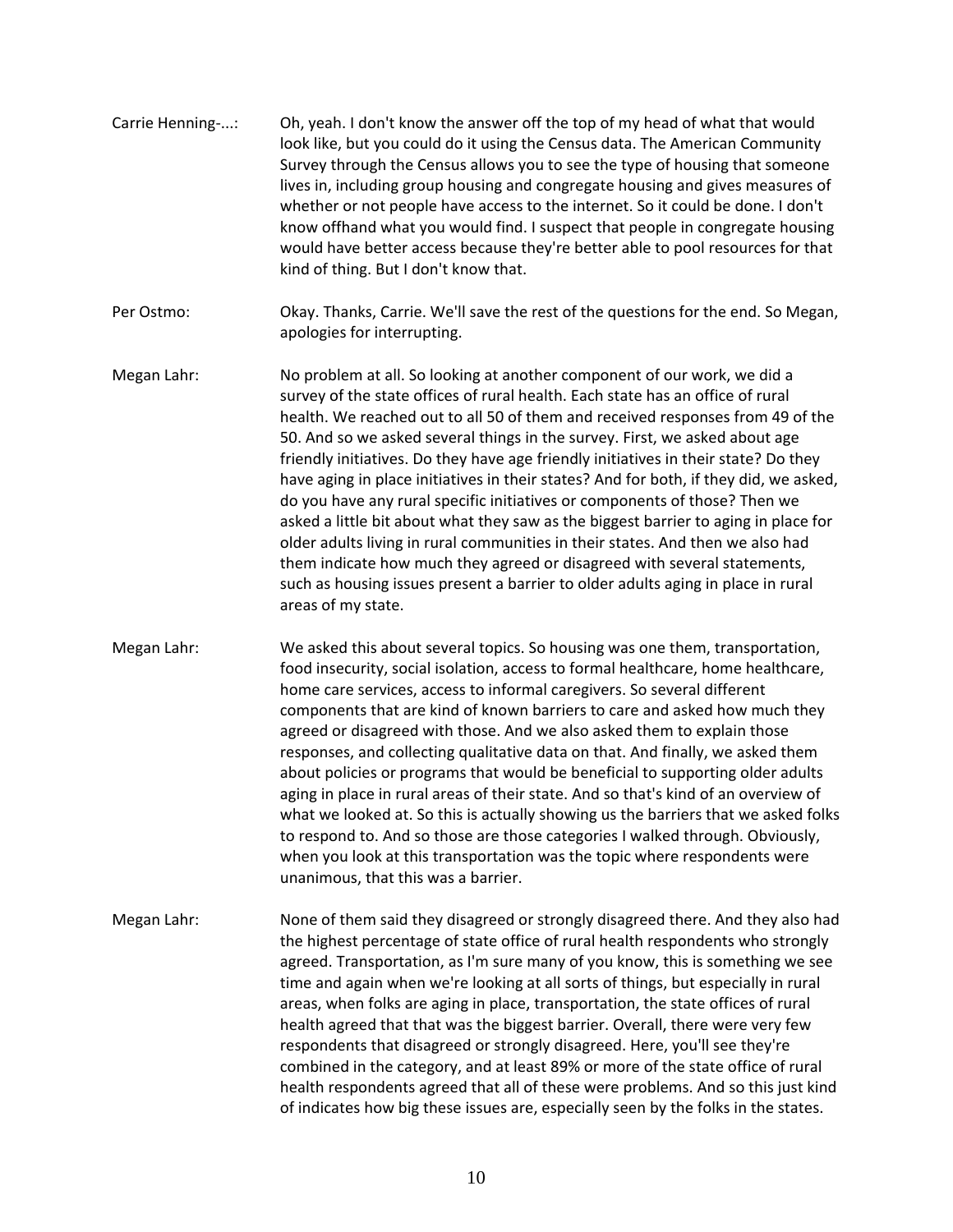- Megan Lahr: Next slide, please. And then we also took a look at this by region. These are the top two barriers that were rated strongly agreed by region. And as you can see, obviously transportation again is across the board, the top barrier that was found. And there are also differences though for the second barriers. These included social isolation in the Midwest and Northeast, housing in the south and food insecurity in the west. And as Carrie talked a little bit about earlier, some of these social isolation issues, especially in housing, there are different barriers and different components of those barriers that we've seen in other parts of our work that are just really big issues, but they differ across the country. And so those are things that folks should keep in mind. Again, there's not one thing that should be invested in. It really does depend kind of where folks are and what their needs are.
- Megan Lahr: Next slide. Thank you. And then these are some examples of the descriptions that our respondents provided, the state office of rural health folks, as explanations for the specific barriers in their states. For this first one, rural communities lack public transportation out to remote homes and for all services, especially services other than healthcare appointments. Again, transportation being shown as the most common barrier, especially for aging in place in rural areas. No public transportation, everyone, there's a need to be able to get to doctor's appointments, but also there are needs to get to the grocery store, to church, to social events, other all sorts of things. And so without transportation to get there, it makes aging in place in rural communities particularly difficult.
- Megan Lahr: Adding onto that, in rural areas, the great distance to needed services, healthcare providers, grocery stores is a challenge. This gets to the remoteness of services from individuals' homes, especially. And another component that kind of just builds on this transportation piece is that weather and geography make it difficult to access resources for long periods of the year. And so, there may be some or mountains, dirt roads, all sorts of different components that make access to necessary services even more difficult for folks.
- Megan Lahr: Next slide. So we also did ask the state offices of rural health about their recommendations for improving policies or programs to help older adults aging in place in rural communities. The most common recommendation was to increase funding. That kind of hits at all of the barriers really, but this is funding for resources that can help support folks to be able to age in place successfully.
- Megan Lahr: Expanding transportation services, like we've talked about, that was also a common response and also improving access to healthcare. Obviously, transportation might address some of this, but there are other ways to improve access to that we've kind of touched on. There's home health. Telehealth, as Carrie talked about is something that's just a great possibility, but the issues with broadband still remained, and additional providers in rural areas. That's something that we heard a little bit about as well, that there aren't some of these home health providers, or there aren't some of these care services providers in these rural communities is just lacking. And so providing an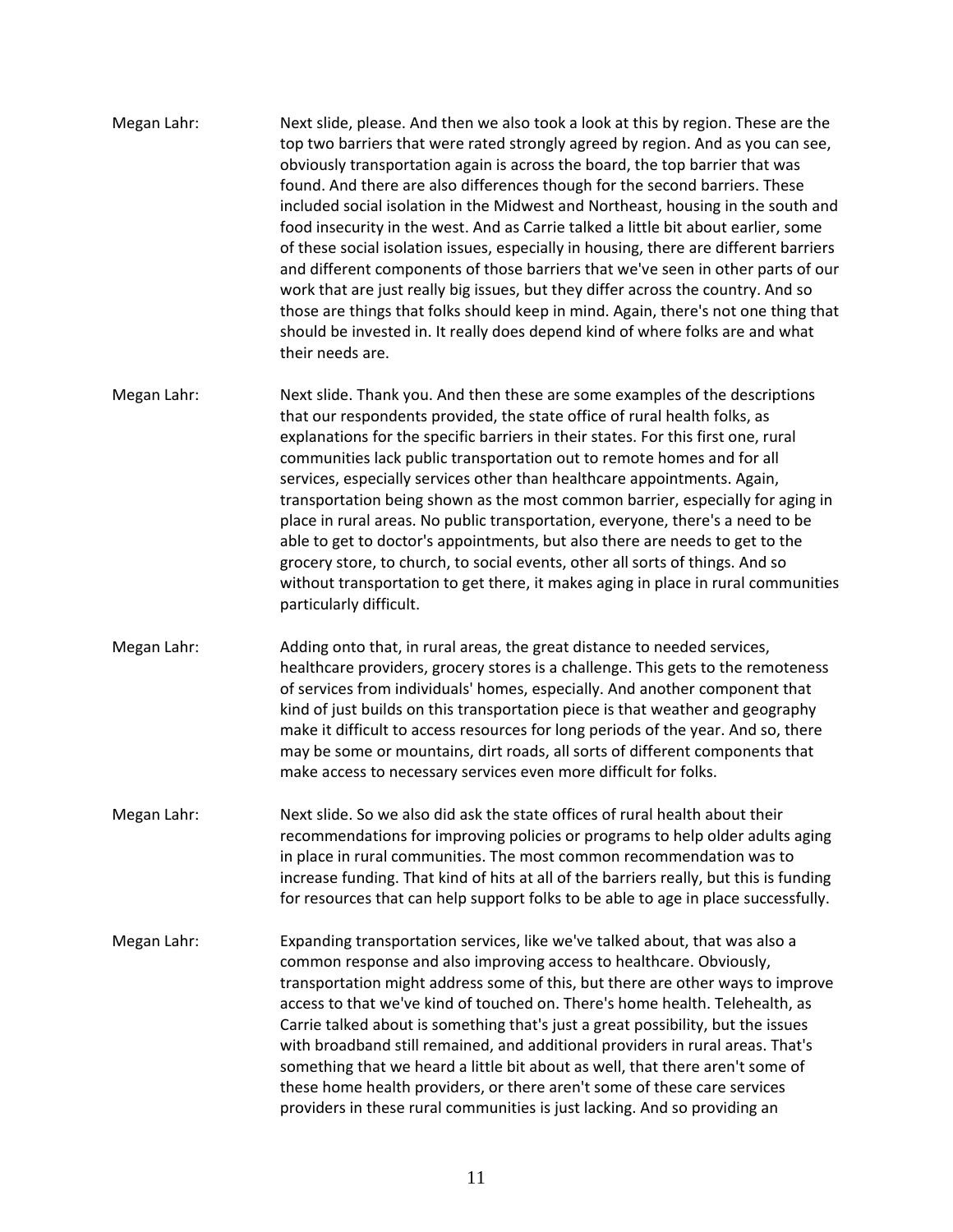improving access to healthcare would be great. And all of these recommendations as well are on a policy brief on our website.

- Megan Lahr: Next slide. And then one other component I wanted to talk about is we completed an environmental scan of all 50 states, and this was to identify statewide aging in place for age friendly initiatives. And so we found 33 initiatives across 22 states, and there were six of those that were explicitly rural focused or they had rural as a priority area.
- Megan Lahr: Next slide. So this first table shows the focus area of the 27 statewide initiatives without overall focus that we identified. For these, they're related to aging in place or age friendly initiatives. So it's a range of topics, but you'll see many of them relate back to other components of our study and things that we've looked at, especially the barriers that we discussed kind of in that last section. There's transportation, housing, caregiving, health and social services, but at the top is kind of that general aging and health and education and resource development. Those are components that more of the states had as focus areas for their aging in place initiatives.
- Megan Lahr: Next slide. And so this kind of captures the topics of the state initiatives with a rural focus. Here, obviously again at the top is transportation, which is a great component, especially in these rural areas that we've really seen that there's the need for. Provider training and education, that was something that we hadn't heard as much about. It was really interesting to see that some of these rural areas, this is what they thought was needed and had assessed to provide this for the specific age friendly or aging in place initiatives. And then also some in workforce development, dementia friendly communities, and underserved communities for other issues.
- Megan Lahr: Next slide. And so lastly, I wanted to highlight another product that we have available on our website, but this provides a whole table dedicated to listing and describing examples of age friendly initiatives. Again, this isn't complete. This was just as a result of what we found in our environmental scan. But this table includes national initiatives. It includes state initiatives with a rural specific focus and other statewide initiatives. So hopefully this can be a good resource for folks if you're going to learn, you're looking to learn more about specific initiatives. That might be interesting to you. We have kind of where they're located, the description and a little bit of a rural focus area when that's applicable. And now I will turn it back to Carrie.
- Carrie Henning-...: Thanks, Megan. So just to summarize our huge whirlwind tour, that hopefully feels somewhat unsatisfying, because there are so many elements of this that we could talk about for hours and hours. I had a chance to peek at some of the questions in the chat and I think that they get at some of the diversity between rural areas, some of the different issues that we haven't even touched on today, but to summarize what we did touch on, just in general, we find that most older adults in rural areas would prefer to age in place. Again, that preference is so important for ensuring quality of life, for ensuring that people are able to live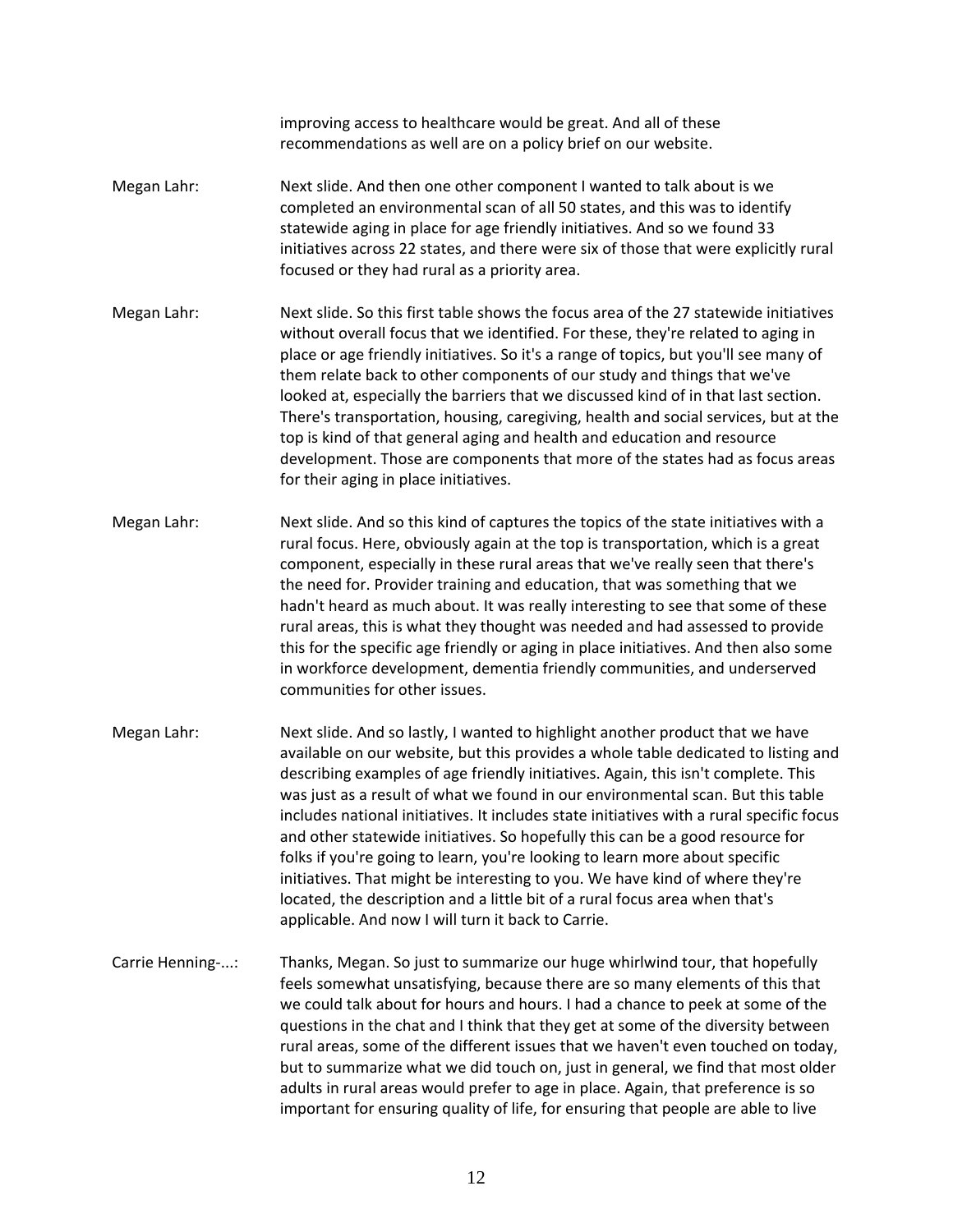their older adulthood where and how they want to live. Those findings are also really important for thinking about this social fabric and the social cohesion of the rural communities where those older adults live.

Carrie Henning-...: But we find that rural older adults, aging in place have fewer financial resources, greater housing burden and more unmet needs for mobility. This tells us that we need additional resources to ensure that they can safely and comfortably and independently remain in their homes and communities. Some solutions could include increasing rural specific funding. That could be a solution for just about anything that we study, but it is worth mentioning here, expanding transportation options and reducing barriers to care. And I think there's really interesting work happening on that latter point as COVID has disrupted so many parts of our lives, but also led to so much innovation around telemedicine and telehealth. And yet, as that broadband map from earlier showed, there are lots of people who are still going to be left out and that's especially going to include older adults in rural areas who are the least likely to have broadband access and also the least likely to have the technological devices to be able to use it like iPads, iPhones, laptops, however you might be connecting.

Carrie Henning-...: Before I wind down our presentation today, I just want to give a little plug for a resource that might be useful or interesting to some of you this lives on the Rural Health Information hub website. And it's a toolkit that's focused entirely on supporting rural aging in place. For those of you who aren't familiar, the Rural Health Information hub or RHI hub is also funded by the Federal Office of Rural Health Policy within HRSA. And it's meant to be a clearing house of resources to support rural health writ large. It includes more resources than I could possibly talk about today. But one of my favorite sets of resources on there are evidence based and promising model tool kits, and they focus on a bunch of different topics, suicide prevention, mental health, access to care for people with disabilities, substance use and on and on and on. But rural aging in place is one of the tool kits on there.

Carrie Henning-...: This was developed by our team at the University of Minnesota Rural Health Research Center in collaboration with folks at NORC and RHI hub a few years ago. It includes some general background on rural aging in place, some promising and evidence based models from around the country, examples of success and guidance for funding, implementation and evaluation for community based groups who are interested in supporting older adults in remaining in their communities. This is what it looks like. You can see on the left hand side, there are modules that are easy to navigate around, or at least I think they're easy to get you to each of those different sections. There's also a wealth of other resources on this page. So in addition to spending time on the Rural Health Research Gateway to find some of our research results, I would encourage you to visit RHI hub and see some of the practical examples of how this is working in rural areas across the country. And so with that, I will close out our formal presentation, but I think that we have some time now for more Q&A, and I see questions keep coming into the chat too, which I'm excited for.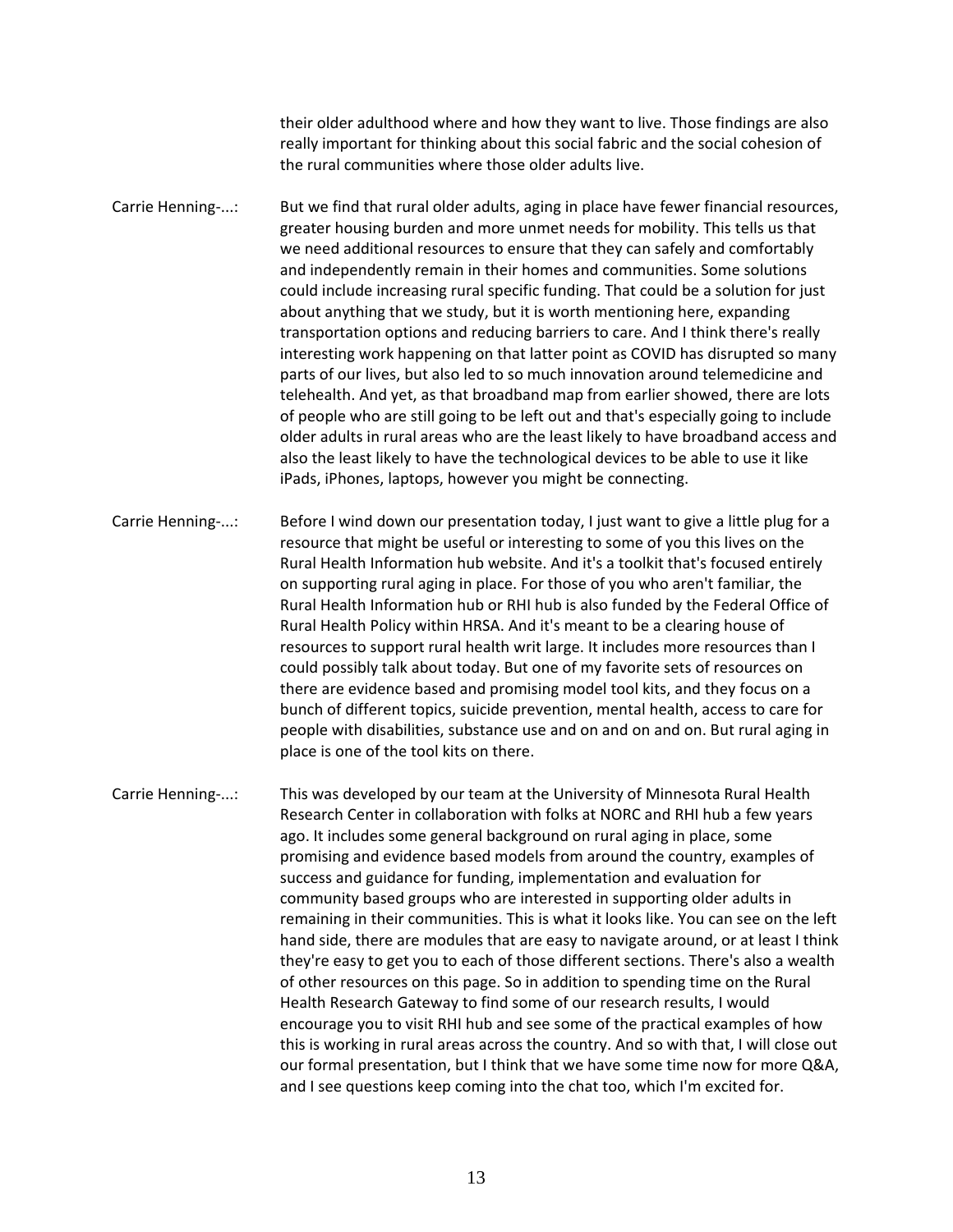- Per Ostmo: Yes, it's been a very participative chat box. So we'll try and get through as many of these questions as we can. And the first one I would like to address is considering older adults' preference to age in place, do you know what the literature is saying about older adults' views on telemedicine as a secure method to receive care, presuming that they have access to telemedicine?
- Carrie Henning-...: I think we need, this is such a typical researcher answer, but I think we need more research in this space. I think that telemedicine has changed so dramatically in the past couple of years and it's really made its way into our popular lexicon in a way that I don't think it was. Before, the percentages of people who had actually used telemedicine pre-COVID were so minuscule. And I think that that has changed so dramatically that I really think we don't have a very good answer on this. And I think we need more research to understand older adults' views and to make sure they're comfortable. I will say we have done some work on access to care, not specific to telemedicine, but access to care broadly for rural Medicare beneficiaries. And as part of that, we have a policy brief out that looks at differences in attitudes toward care seeking for rural and urban Medicare beneficiaries using the Medicare current beneficiary survey.
- Carrie Henning-...: And in that, we found that rural older adults are significantly about 10 percentage points less likely to say that they will seek care. They are more likely to say that they will wait until the last possible moment to get care. They are just a little more reluctant to seek care in the first place. And I think that we need some follow up work there to see if that translates to the telemedicine setting. I think that there might be some general resistance to seeking care, but there are also so many structural barriers for individuals who would face more transportation barriers getting to care, or are less likely to have paid time off or say, they're working on a farm or otherwise self-employed, leaving to seek care can be a really costly endeavor. And so if telemedicine is able to reduce some of those barriers, we actually might see differences in attitudes toward care, even out a little bit between rural and urban older adults. So that's a lot of me just saying, I think we need more research in this space. I think we need to better understand how older adults feel. We can't just assume that they're going to be excited about this. We need to ask them directly.
- Per Ostmo: Thank you, Carrie. We've got a couple questions about rural definitions. I'd like to ask first, do you differentiate between rural and frontier? Second, presenting the distinction between rural and urban as like a binary choice, you're missing this continuous range of virality. So as researchers, how do you combat the challenges that that presents?
- Carrie Henning-...: Yeah, it wouldn't be a rural webinar without getting to talk about rural definitions at least a little bit. We are so hampered by the data that we have access to. And so a lot of the information that we were sharing today comes from the survey, which is a rich and wonderful survey, and I think one of the best national surveys out there that ask questions on aging in place, on use of care, on health status, on functional ability and on housing characteristics. And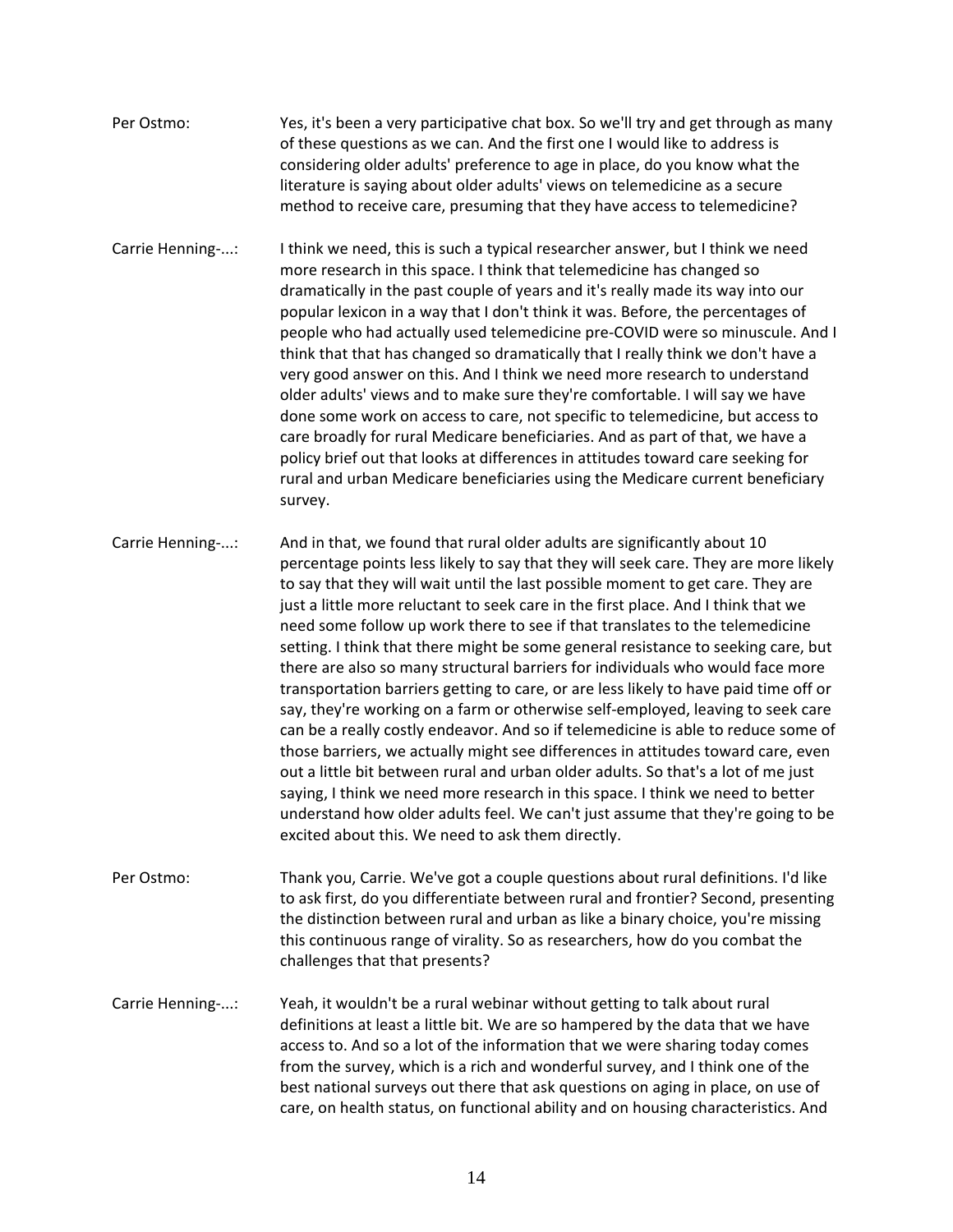it gives us a binary rural urban variable. And so we're able to do a lot with that. It's great they released that binary variable on their public use files, which a lot of data sets don't do. And so we find it to be a wonderful resource and a resource with significant limitations because we can't dig further.

- Carrie Henning-...: We can't see what state or region someone is in. We can't see if they are urban adjacent, if they are far code four. There are such enormous differences across rural areas. That's part of why I started our webinar with some basic reminders of how diverse rural areas are in terms of the people who live there, but also in terms of the geography and the challenges, depending on where in the country you happen to live. We do focus a lot on state and federal policy and the work that we do. And so Megan presented our state level results here and some of our regional differences, but there are so many more good questions that should be asked. I would love to see others on the webinar or others in general, doing more work here. I think that there's a lot of room for qualitative work in this space and for better data collection that gives us more levels of rurality. We just don't have enough good data that gives us the good survey data that we need and the levels of rurality that we would love to be using.
- Per Ostmo: Thank you. Next question, Megan, I think this was from your segment of the presentation, but the state offices of rural health were identifying barriers to aging in place, but how do the barriers that the state offices that have identified, how do those compare with what rural older adults identify as barriers themselves? Is there a disconnect between older adults and the state offices and how they think?
- Megan Lahr: Yeah, and I don't know that we, I mean in what we've done, we haven't directly compared the two. I think a lot of the things that we see in our state offices of rural health survey are similar to what we've heard in kind of a larger data about barriers. Transportation is always a really, really big one and kind of an issue you look at in rural communities. And so I think that's a big one. And Carrie, can I hear you? Are there other places where we think that that folks are saying in our research, we don't particularly ask those. So I think it comes a lot more from the survey data usually.
- Carrie Henning-...: Yeah, yeah. We can't compare apples to apples with that. It's such a good question though. Transportation, absolutely. I think social isolation, social cohesion, the flip side of isolation and that importance of being in social relationships is something that we see show up on both their survey data and the state office of rural health data, but certainly, state offices of rural health have a very particular vantage point. And I think we need both. I think we need to hear from them because they are really important when we think about how program and resources are administered and delivered across states. I think they're really important for understanding that state level perspective on rural health issues. And we still need to hear the voices of older adults in rural communities.